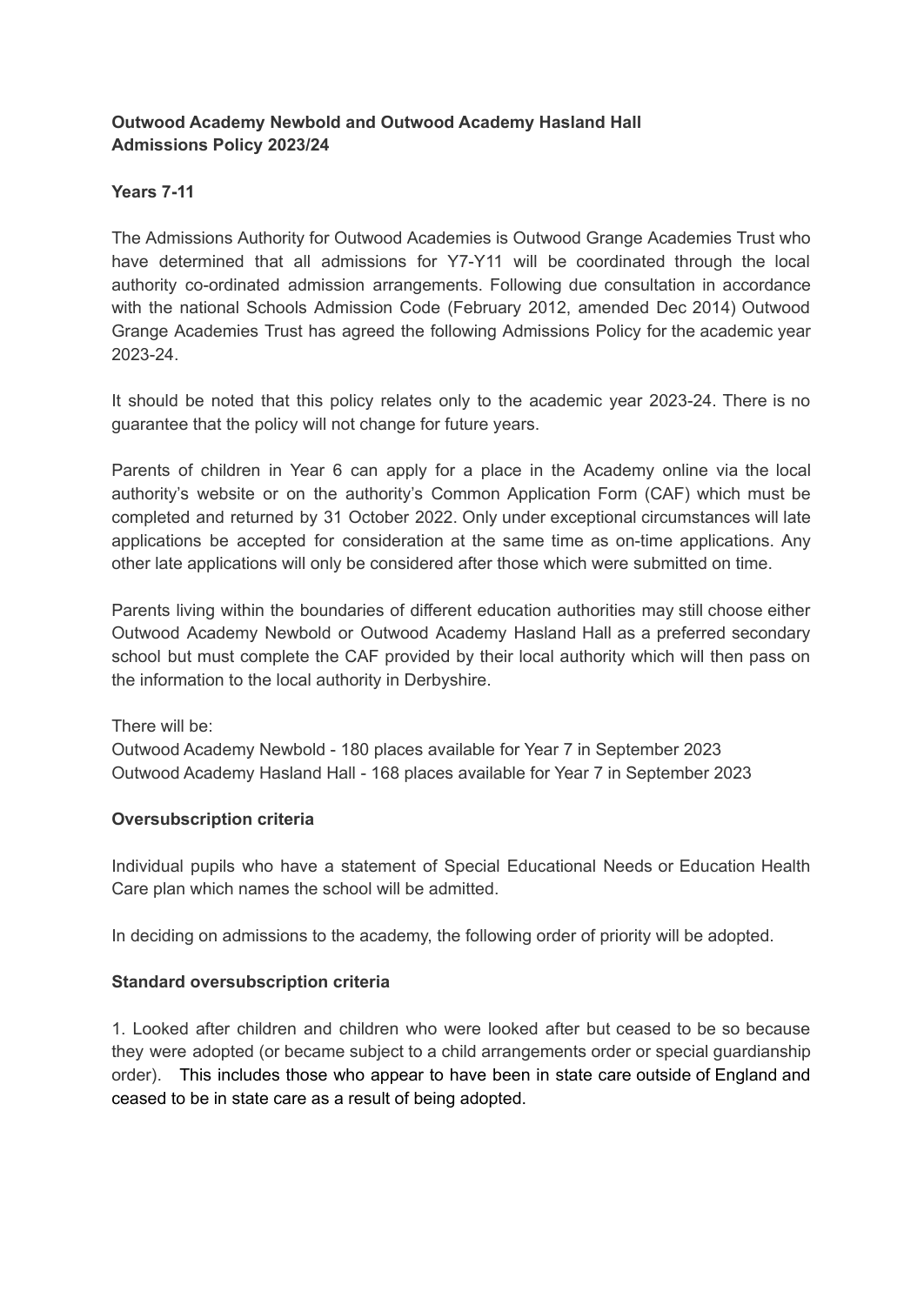2. Children living in the normal area served by the school at the time of application and admission who have brothers or sisters attending the school at the time of application and admission

3. Children living in the normal area served by the school at the time of application and admission

4. Children not living in the normal area served by the school but who have brothers or sisters attending the school at the time of application and admission

5. Other children whose parents have requested a place

### **Tie Breaker**

When in the case of 2, 3, 4, 5 or 6 above, choices have to be made between children satisfying the same criteria, those children living nearest to the school (measured by straight line distance) will be given preference.

In the event that applicants cannot be separated using the distance tie-breaker (i.e. they live identical distances from the academy), the allocation of a place will be by lot.

#### **Definitions**

### Note 1

'Living in the normal area', is defined as the child having settled residence in a property which is the child's only or main residence. Documentary evidence including proof of actual permanent residency at the property concerned may be required, for example, council tax / utility bills, sale / rental agreements.

We reserve the right to withdraw any offer of a school place which has been obtained as a result of misleading or fraudulent information.

Note 2

The term brother or sister includes:

- (a) a half-brother and/or a half-sister
- (b) a legally adopted child being regarded as a brother or sister
- (c) a step-brother and/or step-sister residing in the same family unit

#### **Residence - in all categories**

The home address used for school admission purposes is the address where the child is residing at the time of both application and admission. Where an application includes more than one address due to shared parental responsibility, we will use the address where the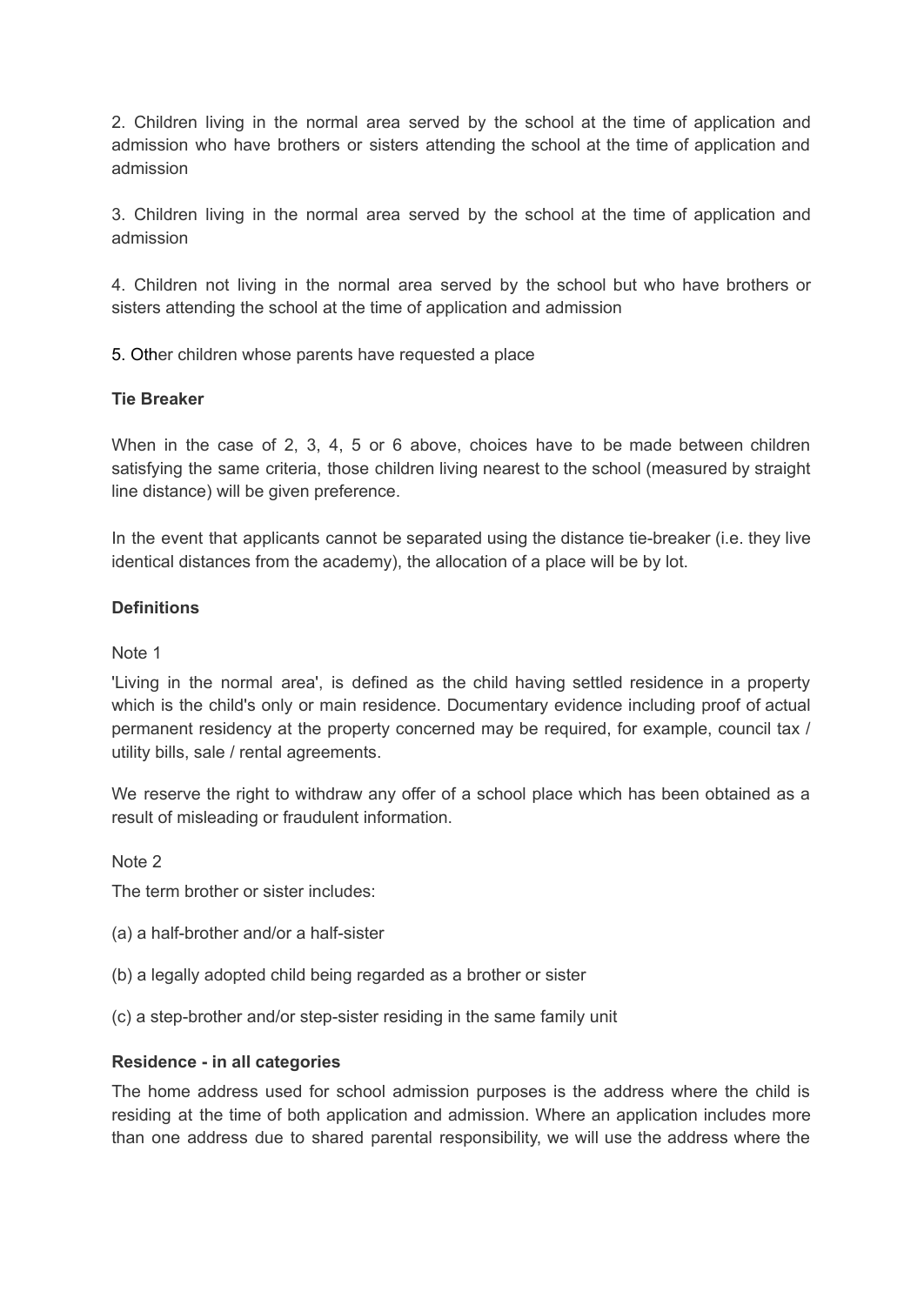child resides for the majority of the school week (where they usually or mainly sleep between Monday and Friday.

Parents and carers are required to submit full details with supporting information to enable us to determine which address to use for the purpose of admission.

Where parents provide evidence that the child resides equally at both addresses during the school week, and we are unable to reach a decision based on the information received, parents will be asked to notify us of the mutually agreed address to be used for the purposes of school admissions. Please note the same address will be used in the assessment of eligibility for home to school transport assistance.

Where we have reasonable grounds for believing the home address is not the child's only or main residence we reserve the right to carry out investigations which may include visits to the property.

### **What to do if both parents cannot agree on the school(s) to be applied for**

Parents are expected to consult with each other and agree on the school(s) for which they wish to express a preference. We are unable to investigate whether applications have been agreed, or to resolve disagreements between parents. In the absence of agreement between parents we will process the preference of the parent who has care of the child for the greater part of the school week (see definition of residence). In cases where we are unable to determine the home address (see definition of residence) and / or there is no parental agreement or Court Order, we will be unable to process the application further until the matter has been resolved. Parents are encouraged to resolve disagreements as soon as possible, as delays may affect the availability of places at preferred schools.

Once a school place has been offered, any disagreement on the child's placement will be a matter for parents to resolve.

#### **Route Measurement**

The Children's Services Department has a Geographic Information System (GIS) to measure the straight line distance. It is measured by a standard straight line distance calculated to within two metres. This measurement is taken from the postal address file, normally the house front door. For schools the grid reference is taken from the postal address file and Public will normally be the centre of the school for primary phase schools or the nearest gate or entrance for secondary phase schools.

## **Admission of Children Outside their Normal Age Group**

1 Parents of gifted and talented children, summer born children, or those who have experienced problems or missed part of a year, for example due to ill health, can seek places outside their normal age group.

2 A determination on the exceptional circumstances will be made by the Authority based on the information provided by the parent.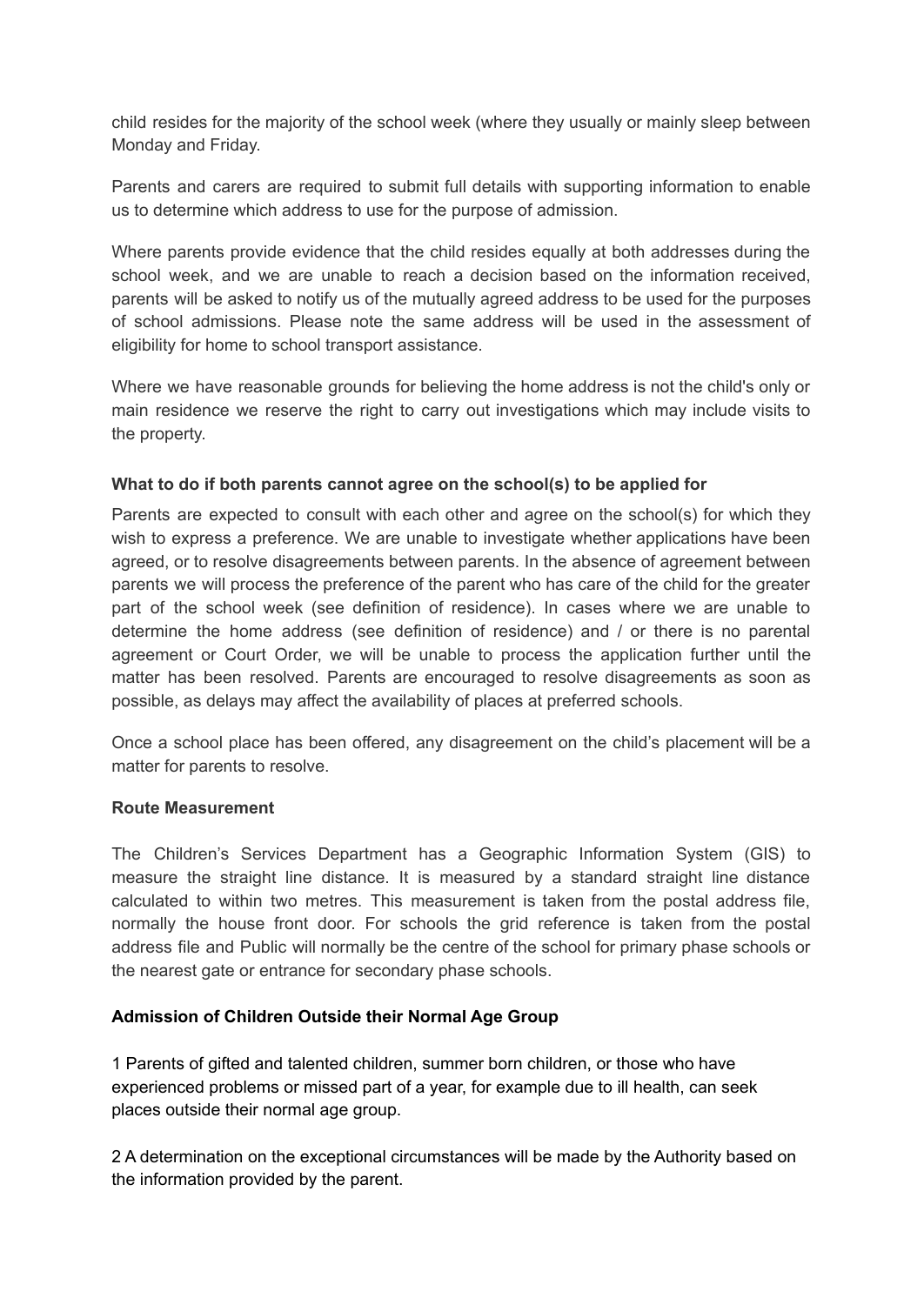3 Where the decision is to refuse admission there is no right of appeal if the child is offered a place in another year group in the school.

# **Children of UK Service Personnel**

1 For families of service personnel with a confirmed posting to their area, or crown servants returning from overseas the admission authority must:

a) allocate a place in advance of the family arriving in the area provided the application is accompanied by an official letter declaring a relocation date and a Unit postal address or quartering area address when considering the application against oversubscription criteria.

# **Waiting Lists**

1 The Authority will establish a waiting list for all schools where the number of applications for those schools has exceeded the places available in the relevant year group.

2 Names of children will automatically be placed on the waiting list for a school where they have not been offered a place where that school is ranked above that at which a place has been offered to the parent.

3 Parents will have the right to request their child's name placed on the waiting list for a school where they have not been offered a place which is ranked lower than that at which they have received a single offer of a school place.

4 A vacancy arises in Reception Year and Year 7 only when the number of allocations to a particular school falls below the admission number (or a higher admission limit where one has been set). Any vacancy which arises in Year R or Year 7 following allocation of places will be filled from the waiting list.

5 The waiting list will be established on the offer day and be maintained up to 31 December in the admission year.

6 The waiting list is determined according to the Authority's priority of admission oversubscription criteria.

7 Following the offer day should an application be received for a school where the pupil has a higher priority, as determined by the admissions criteria for a place at the school, they will be placed on the waiting list above those with a lower priority.

8 Parents who intend to appeal against the Authority's decision not to offer a place at a preferred school(s) should do so irrespective of having their child's name placed on the waiting list.

9 For those parents who proceed to an independent appeal, no consideration is given to a child's position on the waiting list.